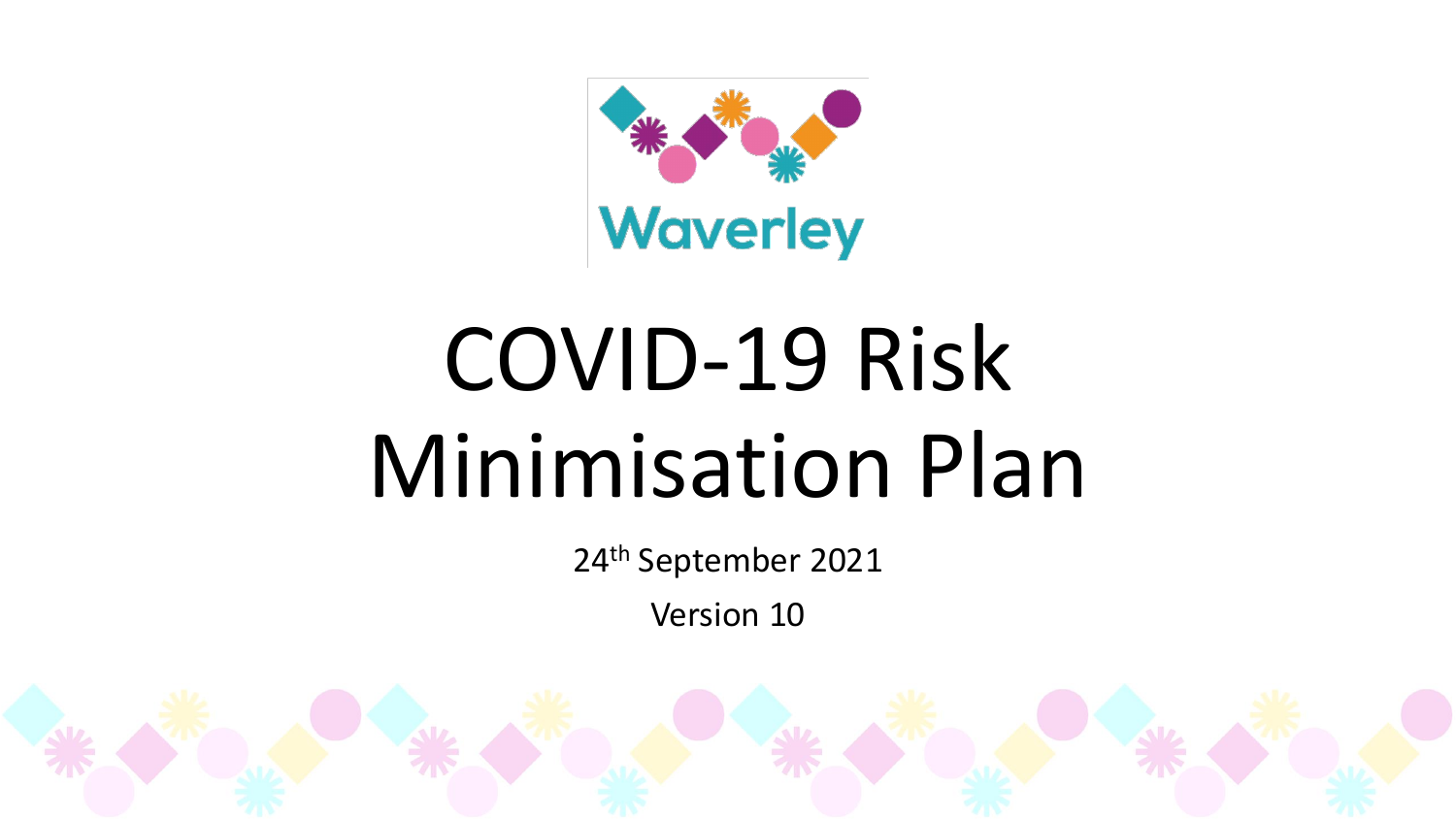## Introduction



Waverley has recognized the unique requirements of dealing with the threat of the COVID-19 and the exposure our Team Members are exposed to daily not only within their own groups but within the wider business.

Due to the high infection rates of the virus Waverley has devised a way to limit the amount of Team Members are exposed to potentially contaminated areas and other team members.

The Executive Management Team (EMT) understand the unique requirements of all team members and their particular health issues. While we understand this may cause some short term interruptions, we are introducing this plan to reduce potential exposure points to all team members.

In this document we have outlined the new requirements and restriction we are introducing to reduce the risk of infection. This document will be under regularly review, and will be resent to all staff for review & implementation whenever there is an update.

We have done everything we can think of to prevent any undue strain on team members and their parents and carer's however if you have any concerns issues or question please feel free to contact the HR department or speak to your relevant line managers.

The EMT would like to thank everyone for your patience and understanding during this trying time.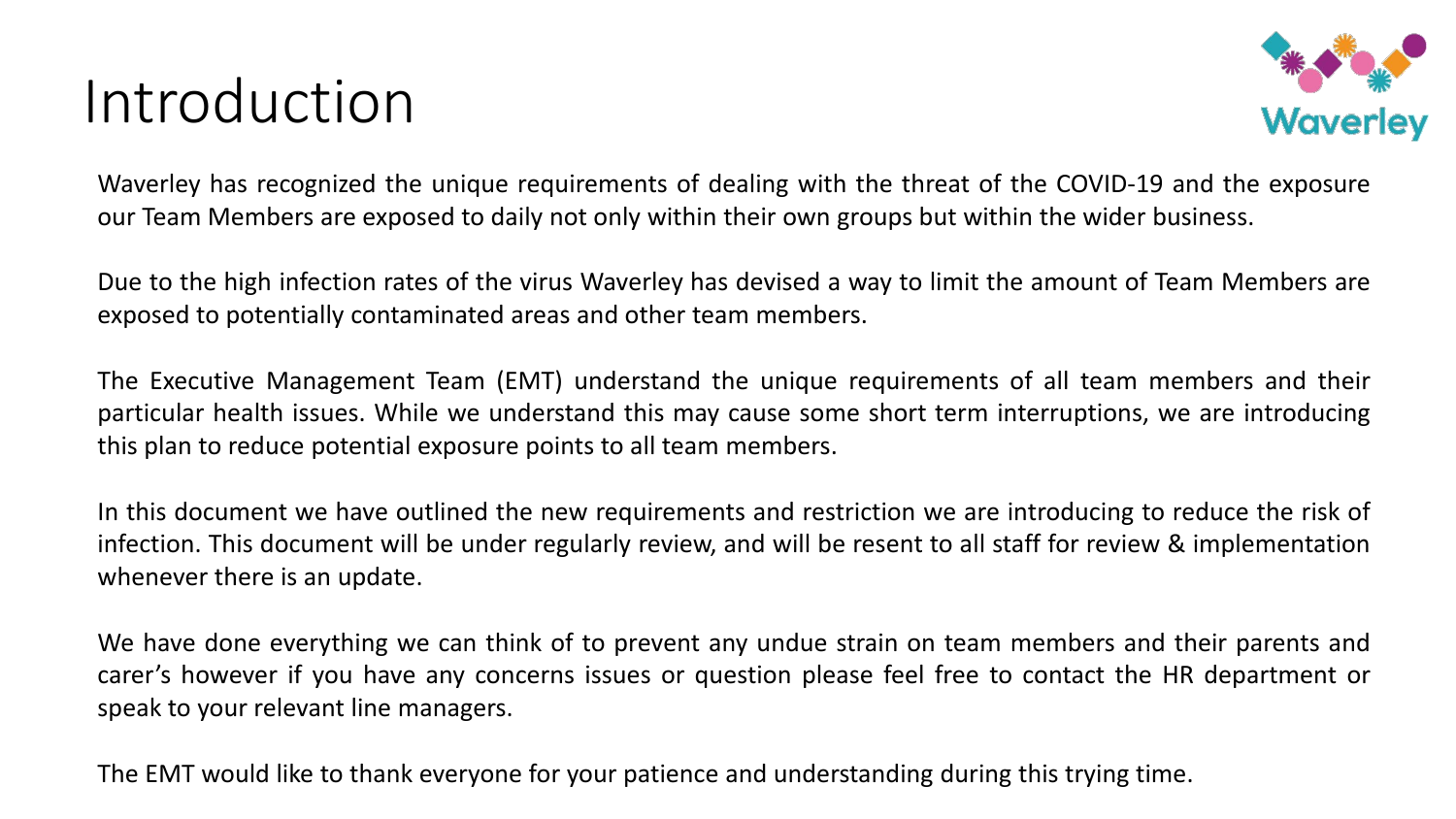## COVID-19 (COVID-19) Symptoms



#### **COVID19: Identifying the symptoms**

| <b>Symptoms</b> |                         | Covid-19<br>Symptoms range<br>from mild to severe | <b>Cold</b><br>Gradual onset<br>of symptoms | <b>Flu</b><br>Abrupt onset<br>of symptoms |
|-----------------|-------------------------|---------------------------------------------------|---------------------------------------------|-------------------------------------------|
|                 | Fever                   | Common                                            | Rare                                        | Common                                    |
|                 | Fatigue                 | Sometimes                                         | Sometimes                                   | Common                                    |
|                 | Cough                   | Common<br>(usually dry)                           | Mild                                        | Common<br>(usually dry)                   |
|                 | Sneezing                | <b>No</b>                                         | Common                                      | <b>No</b>                                 |
|                 | Aches<br>and pains      | Sometimes                                         | Common                                      | Common                                    |
|                 | Runny or<br>stuffy nose | Rare                                              | Common                                      | Sometimes                                 |
|                 | Sore throat             | Sometimes                                         | Common                                      | Sometimes                                 |
|                 | Diarrhoea               | Rare                                              | <b>No</b>                                   | Sometimes<br>for children                 |
|                 | Headaches               | Sometimes                                         | Rare                                        | Common                                    |
|                 | Shortness<br>of breath  | Sometimes                                         | No                                          | <b>No</b>                                 |

If you display any type of symptoms coughing, sneezing, temperature, etc. please self report to your line manager and quarantine your self offsite. We will not be allowing anyone with any symptoms on site during this time. Thermometers will be supplied for fever testing.

Anyone with symptoms will need to follow the guidelines of the State and Federal government in regards to quarantine.

It is also as per standard practice not to come to work if you have a cold, flu or any of the Covid19 symptoms as listed.

Source: WHO, Centres for Disease Control and Prevention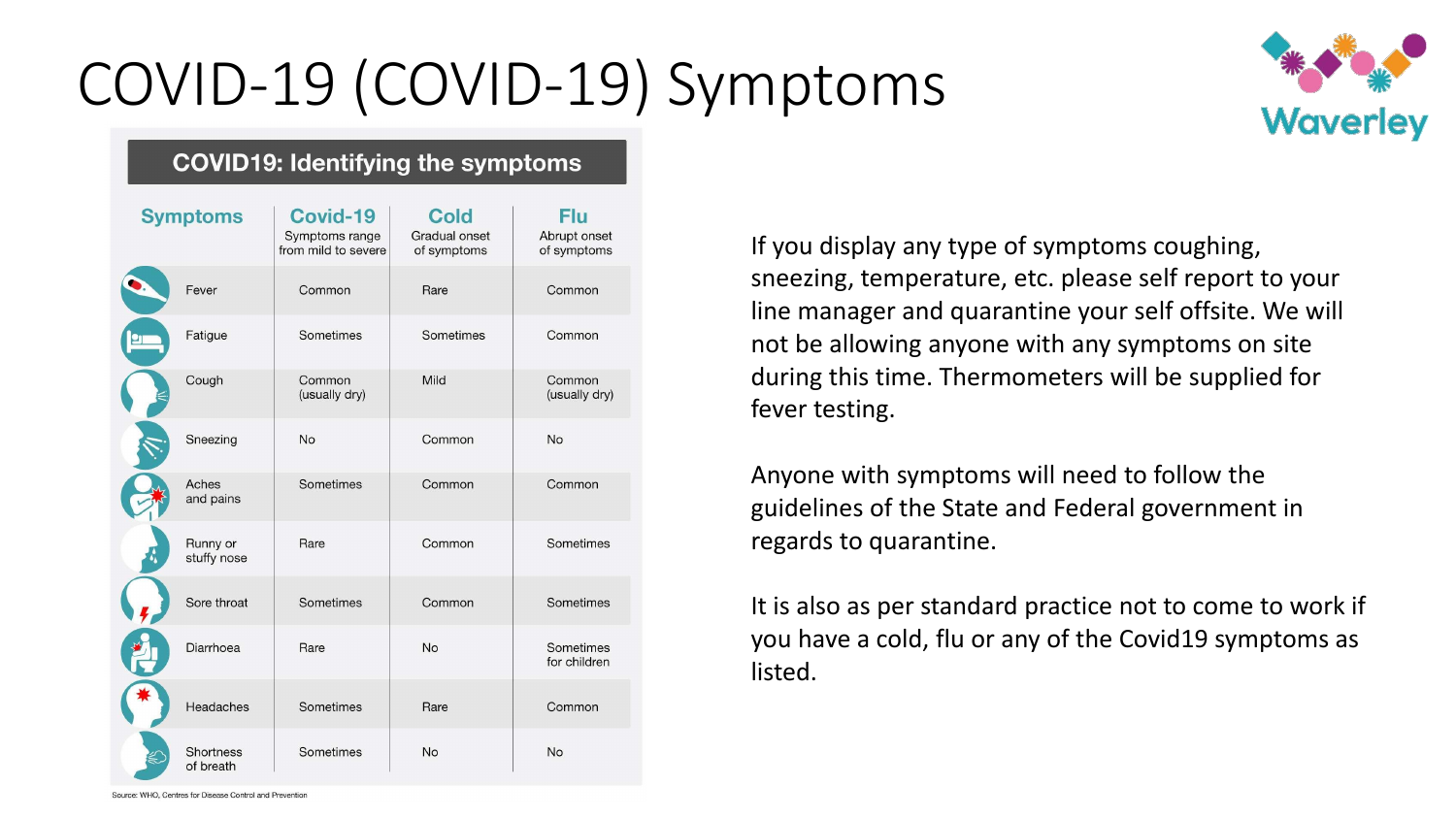## All Team Member Requirements



1. Where possible team members should remain to their base site, with crossing sites as a rare exception where not doing so would impact the efficiency of **WAVETIEY** your role.

*2.* All Team members are to wash their hands thoroughly on a regular basis.

3. Masks must be worn at all time when inside or outside (inline with government requirements). The only exceptions are when you are eating, drinking, smoking in designated areas or in an enclosed office with no other occupants. You may also gain an exemption for medical reasons. Masks are readily available and must be worn inline with government requirements.

4. All Team members are to limit their movements to walkway or within their groups designated area unless necessary.

5. If you display any type of symptoms coughing, sneezing, temperature, etc. please self report to your line manager and quarantine your self offsite. We will not be allowing anyone with any symptoms on site during this time. Thermometers will be supplied for fever testing and we recommend you seek medical advice if you display symptoms.

6. Some staff have been asked to work from home in according to governments' guidelines until further notice, this reduces the risk of cross infection while only slightly every little bit helps. If you think your role can be performed while based offsite please discuss this with your line manager. If working from home, we do require that you provide the measures to your home environment that are in effect at either Waverley site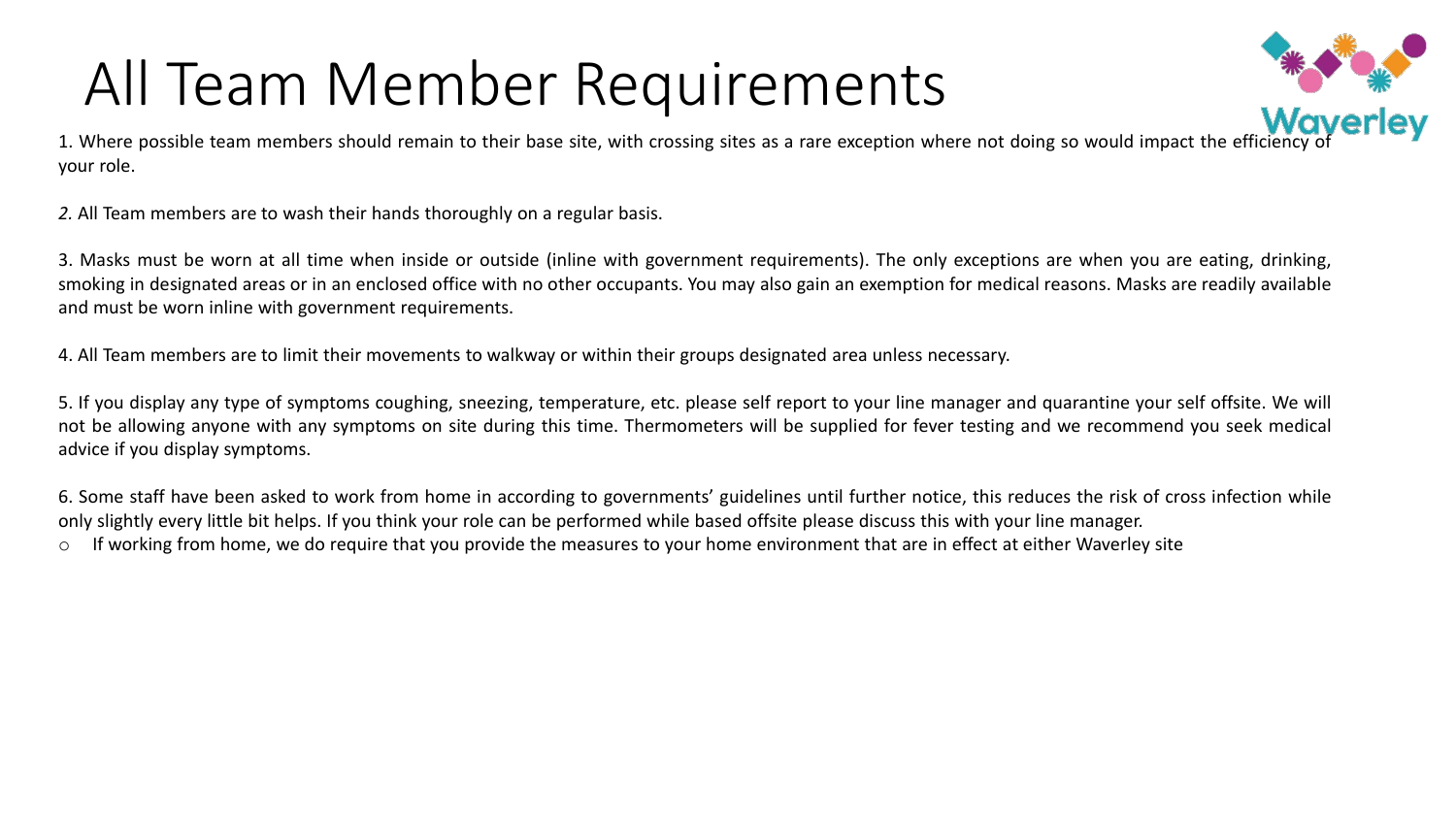## All Team Member Requirements



7. Wherever possible we should move to a paperless system, Job Travelers can be emailed to production managers and Samples Labelled with the name of the person they are for, time and date of the last time they were touched to be collected.

8. Should you have been in contact with anyone who has potentially been exposed to the Corona Virus please quarantine yourself immediately and advise the HR department via phone, email, etc.

9. Should you be planning to travel overseas at anytime while our risk minimization program is in place Waverley will be requesting you automatically quarantine yourself for 14 days upon your return. As it has been your decision to travel against the Government's recommendation, you will not be paid for this additional time.

10. Upon co-ordination between Production and the warehouse teams opportunities may be available to utilize excess space.

- o This should be a priority to spread the groups as far apart as possible and minimize the risk of exposure.
- o Spaces to be used could be Racking bays, MBC space, Canopy space, Training rooms, the great outdoors! Anywhere you can think of to spread out our workforce.

11. All doorways are to be propped open during working hours, this is so that there is less chance of virus transition and to increase workflow, except for some fire doors which may need to close when possible.

12. All deliveries to Notting Hill & Hallam must be quarantined in accordance with the Product Quarantine Times slide in this document when there is any potential Covid case highlighted by customer or supplier.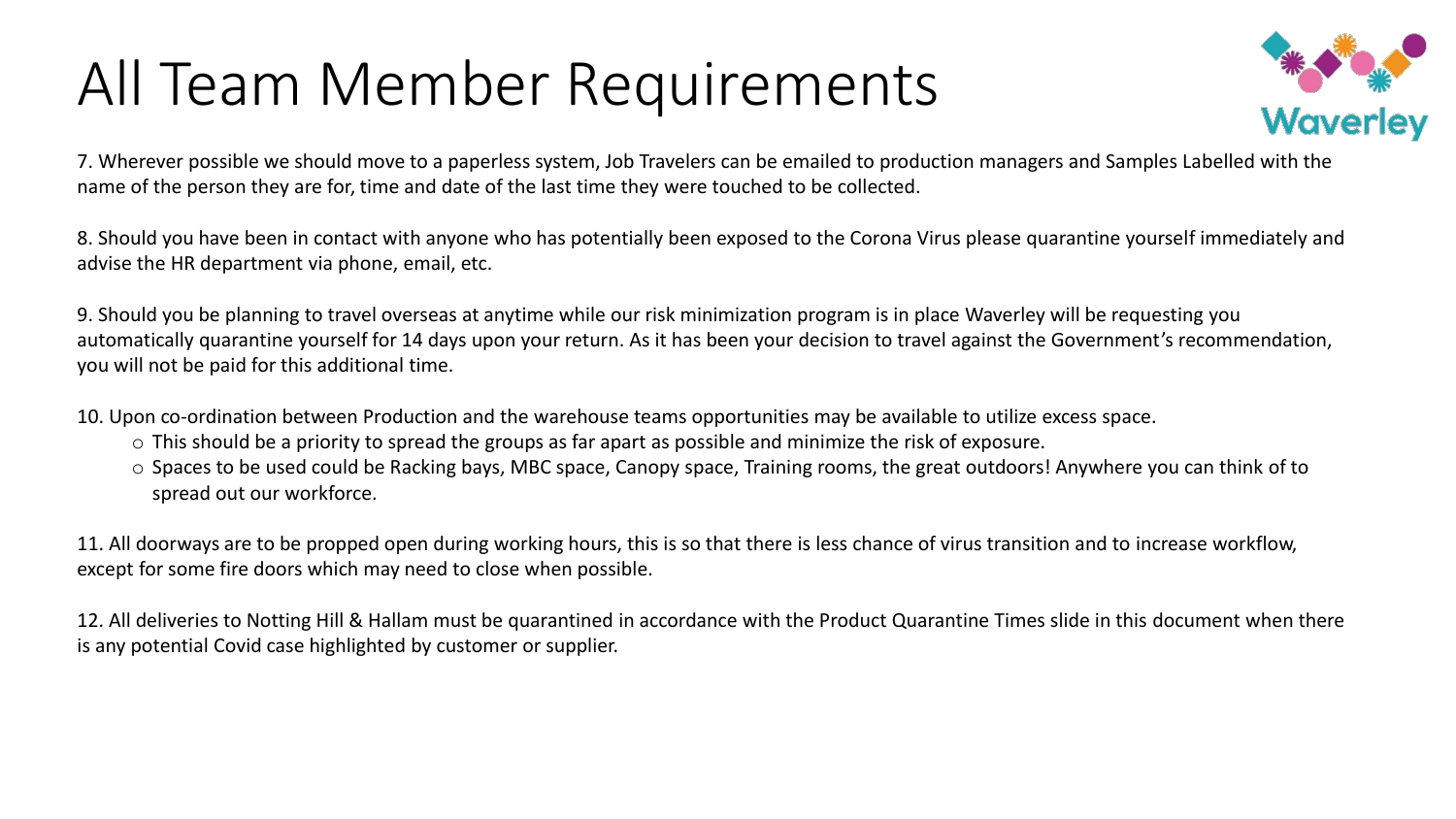### Social Distancing Policy

- **Policy introduced by the Australian Government**
- **This is a workplace requirement and must ALWAYS be followed, including on breaks and when workers arrive on site.**
- **1. No Hand Shakes, High Fives or touching another person in general**
- **2. Maintain a 1.5 meter distance (4 square meters) to any other person whenever is possible.**





**A 1.5 METER DISTANCE MUST BE MAINTAINED WHENEVER IS POSSIBLE**





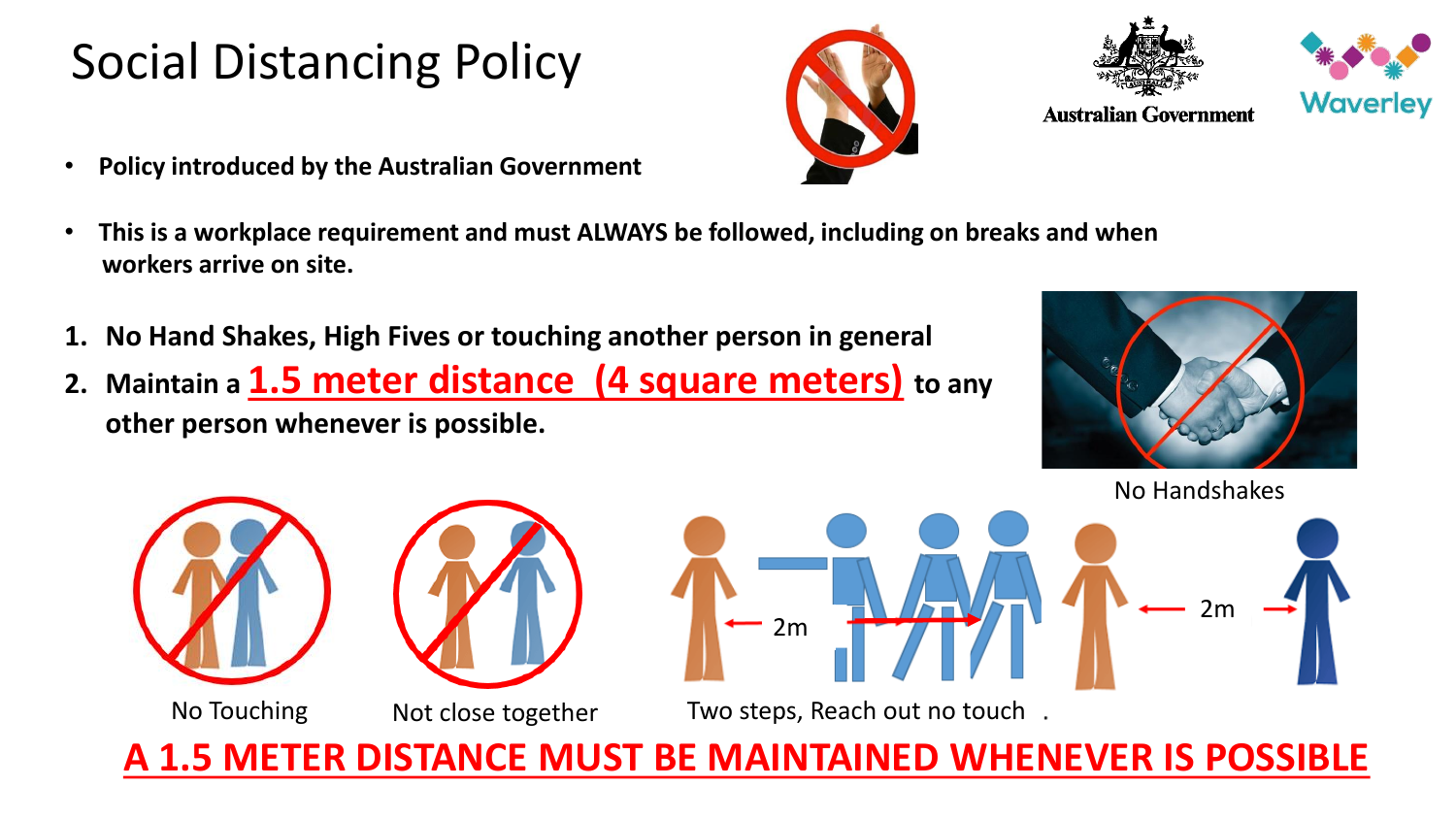#### 7 Steps of Hand Washing





liquid soap applied for a good lather. (Water temperature needs to be between 35 °C and 45 °C)

rub the back of your left hand. Swap hands and repeat.

fingers and rub your palms together.

Step 5 - Interlock your fingers and rub the backs of them against your palms.

Step 6 - Enclose your right hand around your left thumb and rub as you rotate it. Swap hands and repeat.

Step 7 - Rub your right fingers in a circular motion in your left palm. Repeat with your left fingers.

After washing, always thoroughly rinse your hands in warm running water, and dry with a clean disposable towel.

Never use reusable towels as you will transfer harmful bacteria back onto your clean hands.

www.higheneedtraining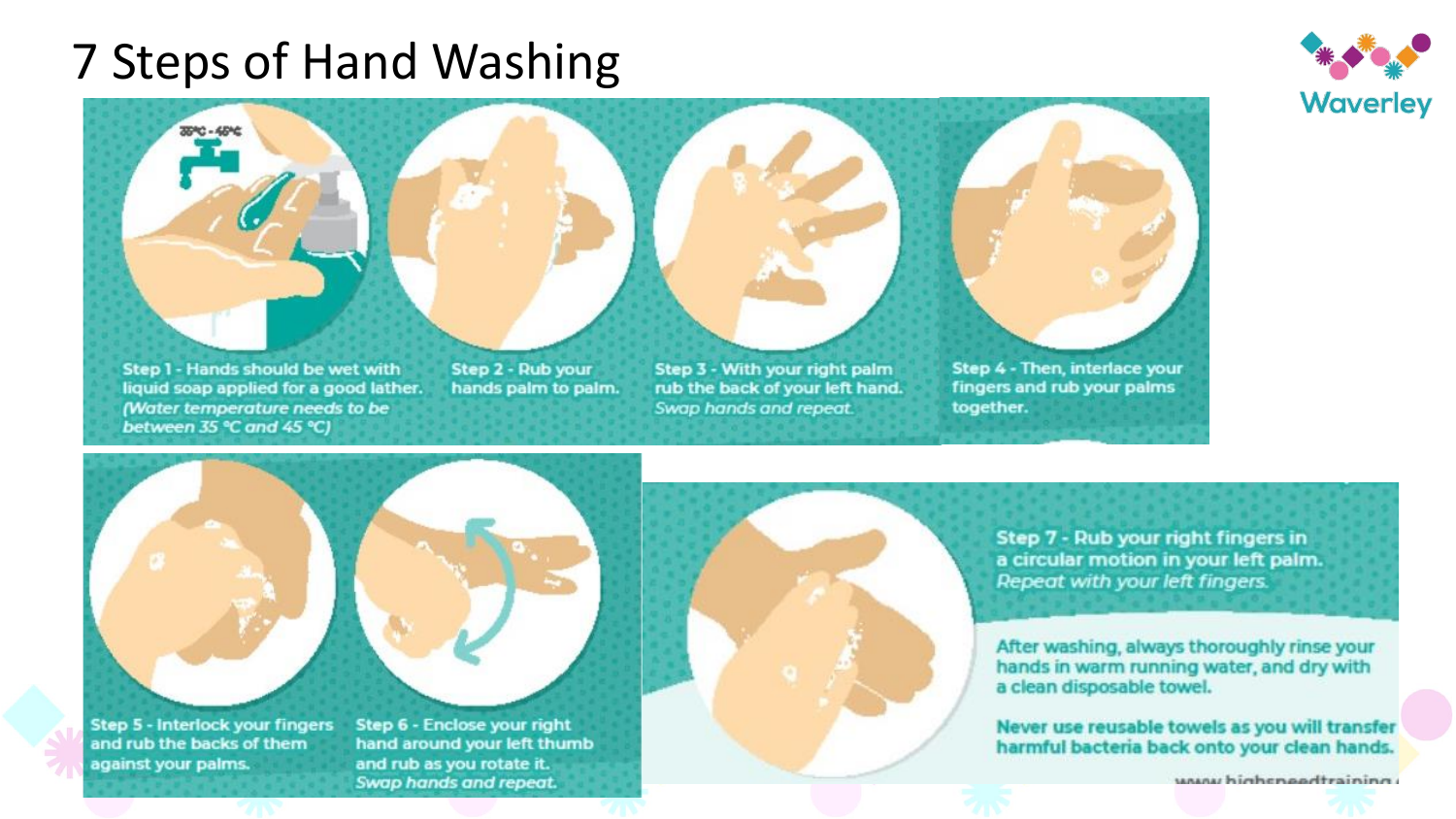#### General Cleaning



Waverley's Contracted Cleaners iClean are continuing to Vacuum offices, Clean Toilets, non-commercial kitchens, empty bins etc.

All Tables, Desks, Chairs, Phones, Door Handles, Water Towers, Equipment, Tools, etc. etc. need to be cleaned using an effective germ-killing cleaning product such as 'Spray and Wipe' minimum 1 times per day (afternoon) or when it is reasonable practicable. These are to be ensure carry out by the respective lines manager in their respective areas.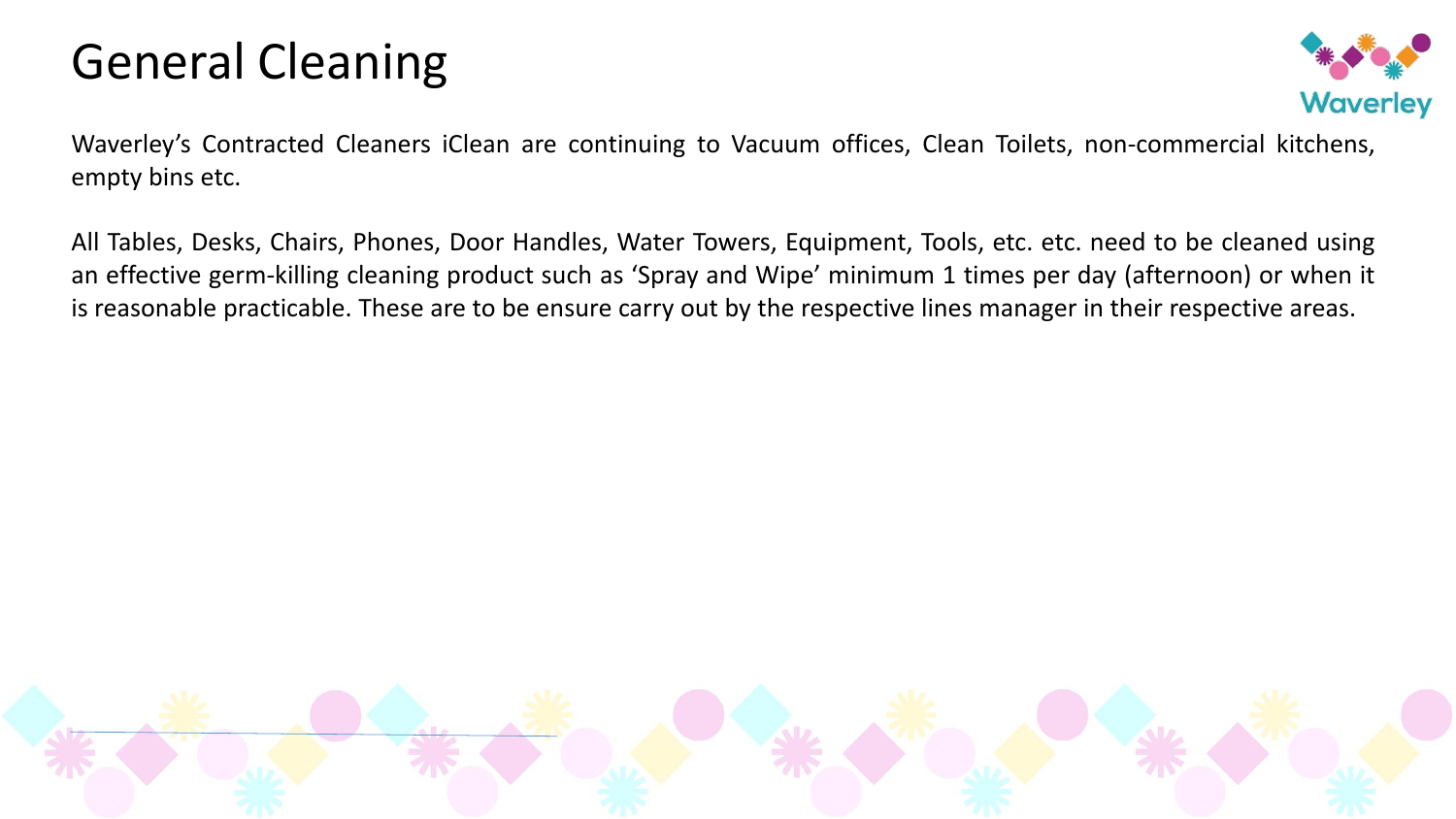## Product Quarantine Times



All Deliveries to Waverley Industries will be subject to the following minimum quarantine timelines whenever there is a covid case highlighted by customer or supplier at their end.

#### **How long COVID 19 lingers** Half-Life\* **Detection Limit Environment** Aerosol\*\*  $2.74$ hrs Up to 3 hrs Copper Up to 4hrs  $3.4hrs$ Cardboard 8.45hrs Up to 24hrs Steel  $13.1hrs$ Up to 48hrs Plastic Up to 72hrs 15.9hrs \*The time it takes for a virus deposit to decay to half its strength. \*\* A fine spray in the air attribution: study from NIH/Princeton/UCL/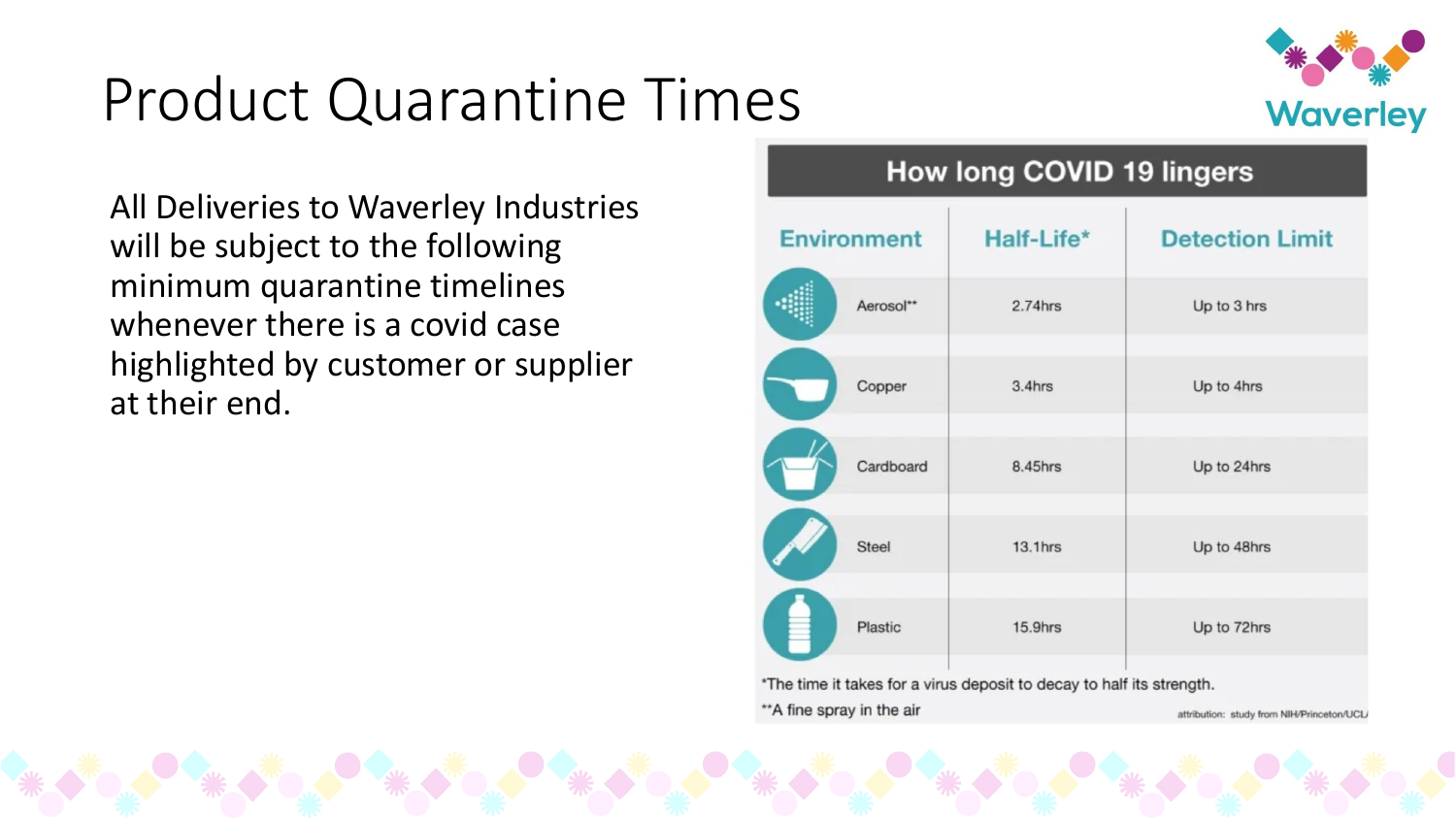#### Environment Team



- **1. Wearing masks at ALL times** when driving in the vehicle.
- 2. Vehicles to be regularly cleaned and disinfected.
- 3. Hand sanitisers are to be readily available to all team members.
- 4. Social distancing policies are to be adhered to when working or on breaks.
- 5. Environmental team must strictly follow the outdoor guideline stipulated by the government. Tools, Equipment & Machinery, must be cleaned at the end of each or whenever is reasonable practicable.

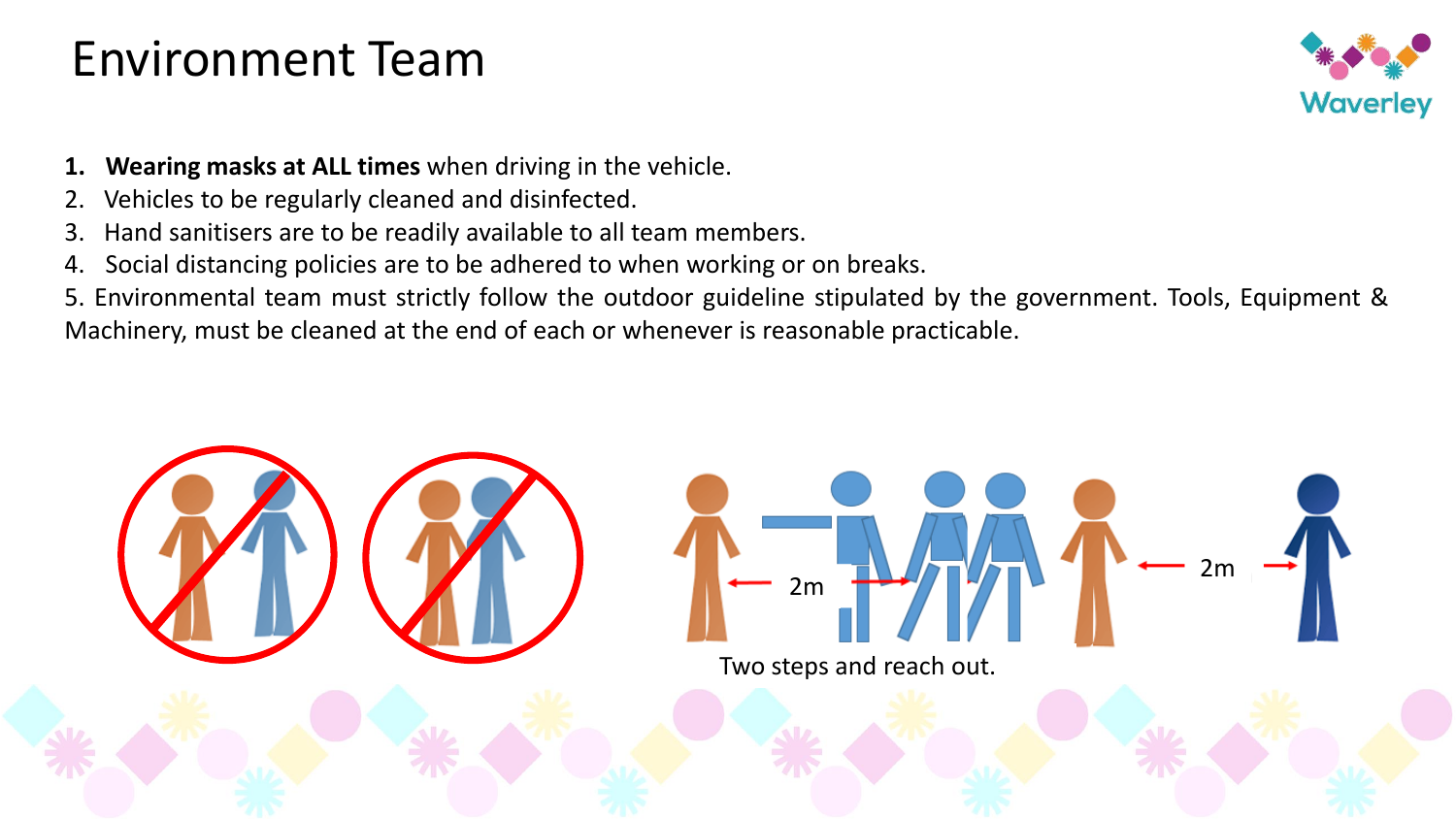### Warehouse Receiving/Dispatch



- 1. All drivers from customer or suppliers or any deliveries, QR Quote must be scan at the designated location prior entering the premises.
- 2. All drivers must wear masks prior to entering the premises at all times unless due to medical reasons.

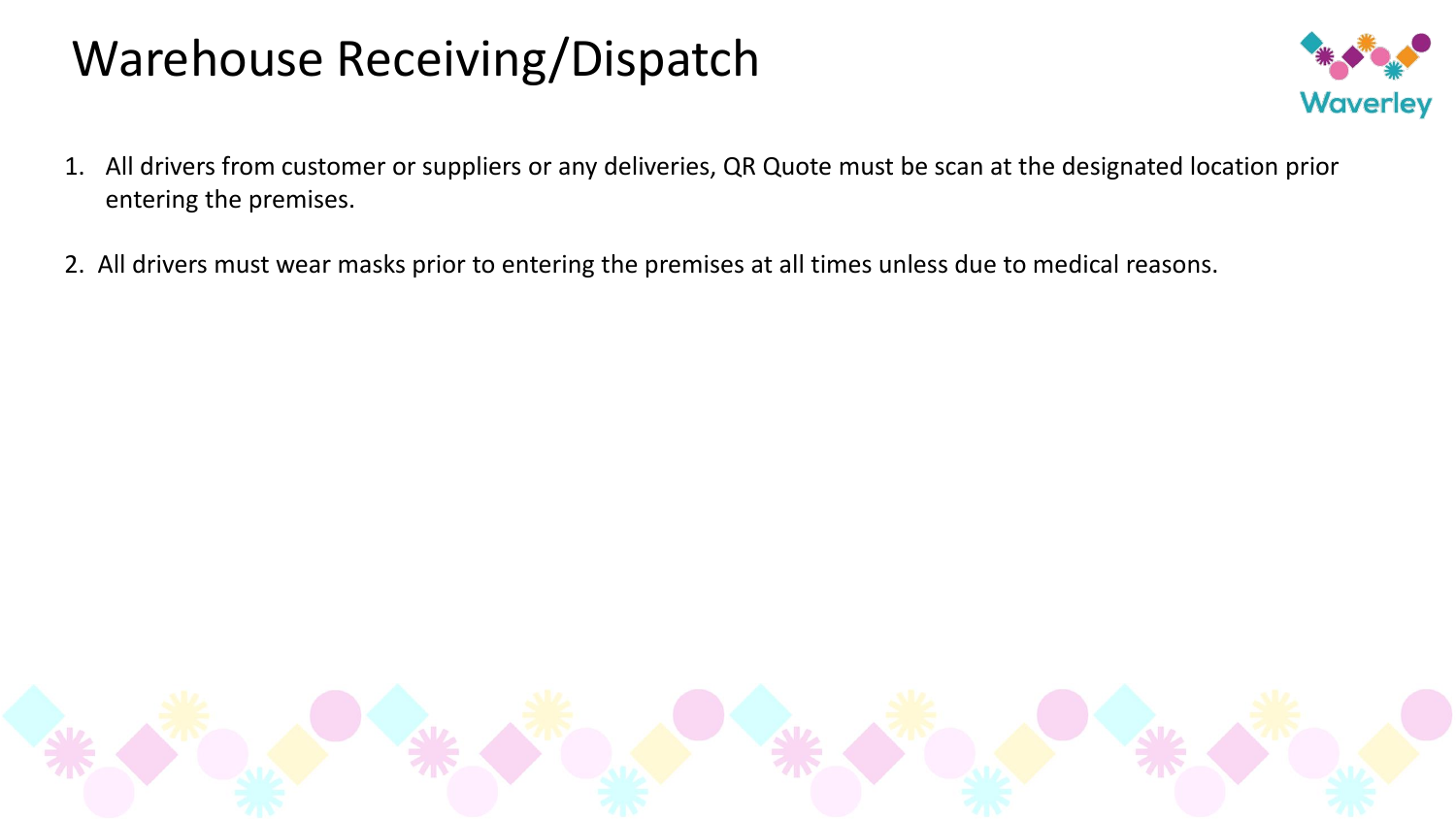#### Enclave Labour



- 1. Any new site should have a COVID Safe Plan review by OH&S.
- 2. Any Team Members attending a customer site should be fully vaccinated where possible.
- 3. Wearing masks at ALL times or as per the government's updated guidelines.
- 4. Vehicles to be regularly cleaned and disinfected and shall be organised by the area managers.
- 5. Hand sanitisers are to be readily available to all team members.
- 6. Social distancing policies are to be adhered to when working or on breaks at customer site. Masks are to be always worn on site, except when eating or drinking.

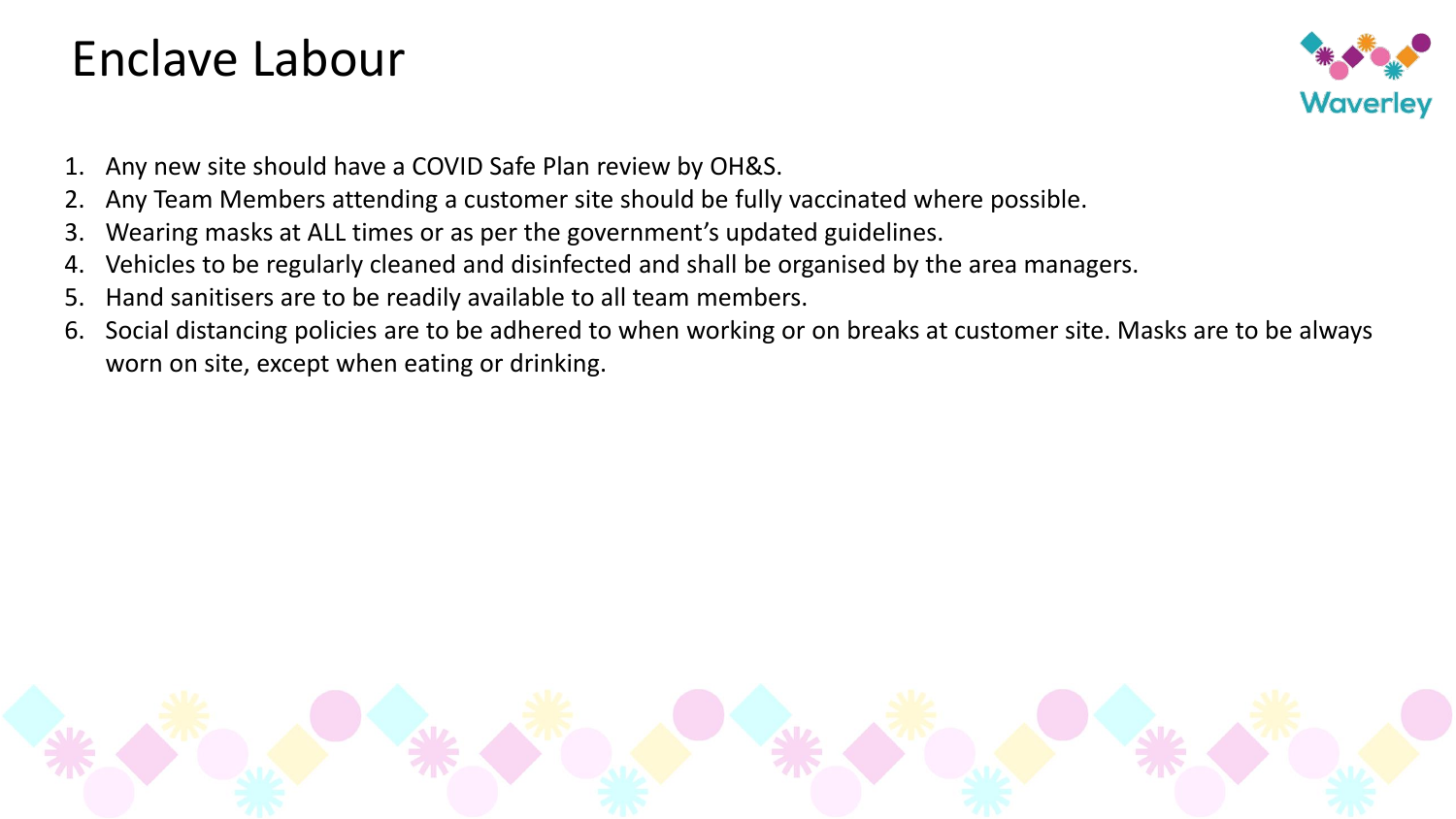## What to expect from the EMT



- Regular updates on the situation
- Implementation of restrictions to assist in minimising transfer of the virus.
- If there is a positive test of the virus on any Team Member or on-site party, you will be contacted Immediately.
- Constant review of Systems and process in order to minimize risk.
- Open and honest communication.